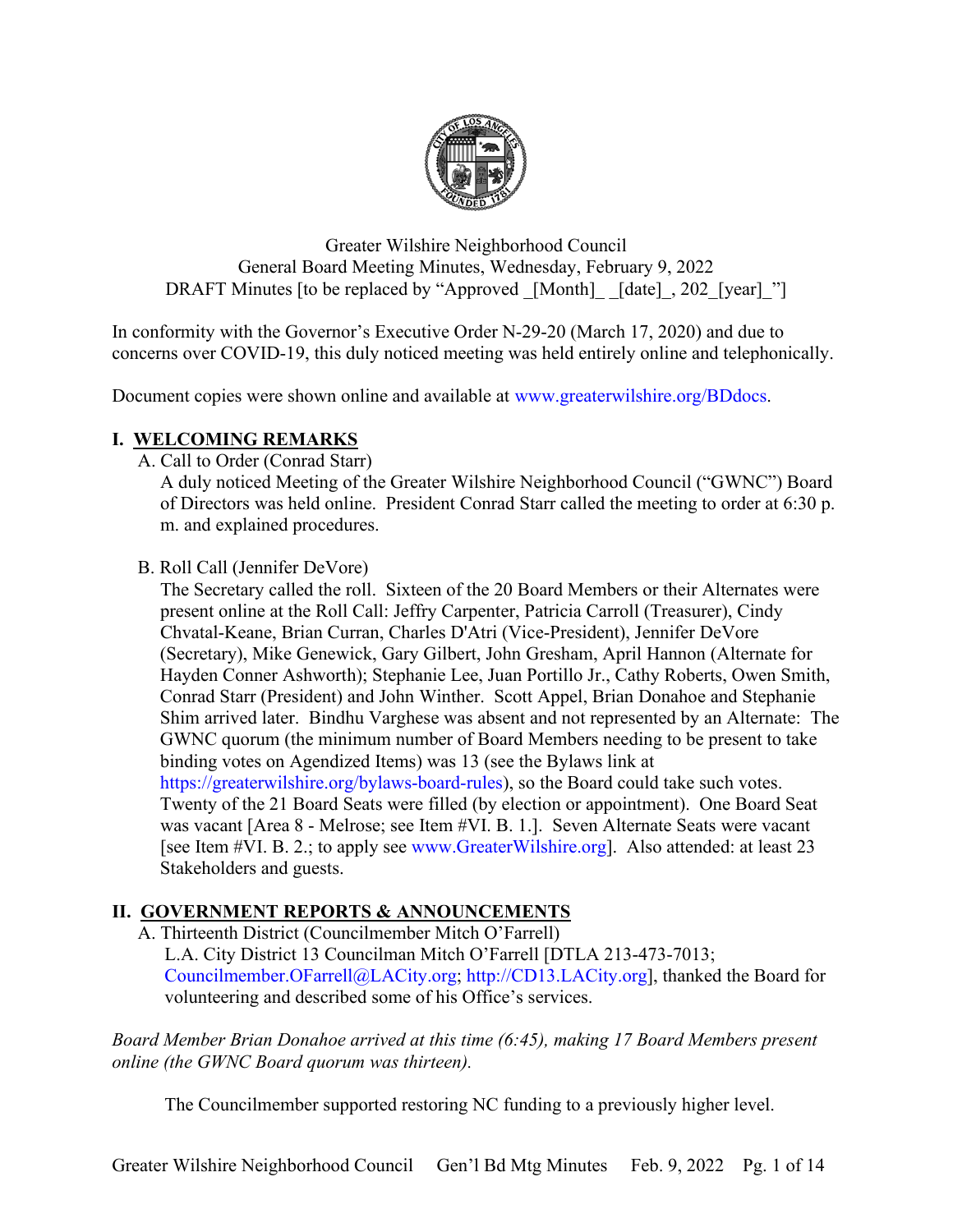## *The next Agenda Item addressed was Item #II. G.*

B. Fifth Council District (Rob Fisher - rob.fisher@lacity.org)

Rob Fisher, a Field Deputy for L.A. City District Five Councilman Paul Koretz [323-866- 1828; [Rob.Fisher@LACity.org;](mailto:Rob.Fisher@LACity.org) [www.LACity.org/council/cd5\]](http://www.lacity.org/council/cd5), reported that the Mayor signed legislation excluding oil and gas operations from the City; for "carbon-neutral construction"; and prohibiting disassembling or assembling bicycles on sidewalks. A court ruled that "towing vehicles that've received five or more tickets" is an illegal "seizure of private property." He will report back regarding legislation affecting singlefamily zoning.

*Board Members Scott Appel (7:11) and Stephanie Shim (7:15) arrived, making 19 Board Members present online (the GWNC Board quorum was thirteen).*

- C. Thirteenth Council District (George Hakopiants george.hakopiants@lacity.org) George Hakopiants, a Field Deputy for L.A. City District 13 Councilman Mitch O'Farrell [213-207-3023; [George.Hakopiants@LACity.org;](mailto:George.Hakopiants@LACity.org) [https://cd13.lacity.org\]](https://cd13.lacity.org/), see above Item  $#II. A.$
- D. Office of the Mayor (Serapia Kim serapia.kim@lacity.org) Serapia Kim, Central Area Representative for Mayor Eric Garcetti [213-978-3130; [Serapia.Kim@LACity.org;](mailto:%20Serapia.Kim@LACity.org) [http://LAMayor.org\]](http://lamayor.org/), was not present; there was no report.
- E. LA County Second Supervisor District (Daniel Park dpark@bos.lacounty.gov) Daniel Park, a Field Deputy for L.A. County District Two Supervisor Holly Mitchell (213-974-2222; [DPark@bos.LACounty.gov;](mailto:DPark@bos.LACounty.gov) [https://LACounty.gov/government/supervisors/holly-mitchell\)](https://lacounty.gov/government/supervisors/holly-mitchell), was not present; there was no report.
- F. LA County Third Supervisor District (Rachel Sherrell [rsherrell@bos.lacounty.gov\)](mailto:rsherrell@bos.lacounty.gov) Rachel Sherrell, a Field Deputy for L.A. County District Three Supervisor Sheila Kuehl  $[310-231-1170; RSherrell@bos.LACounty.gov;$  $[310-231-1170; RSherrell@bos.LACounty.gov;$ [http://www.LACounty.gov/government/supervisors/sheila-kuehl\]](http://www.lacounty.gov/government/supervisors/sheila-kuehl), was not present; there was no report.
- G. LAPD Olympic & Wilshire Divisions (SLOs Cho, Pelayo, Cordova, Rodriguez) Joseph Pelayo, an LAPD Olympic Division Senior Lead Officer [office 213-382-9102; cell/text phone 213-793-0709; [31762@LACity.org;](mailto:31762@LACity.org) [http://www.LAPDonline.org/olympic\\_community\\_police\\_station\]](http://www.lapdonline.org/olympic_community_police_station), thanked everyone for their support and reported that two of six homes were unlocked that recently were burglarized; he encouraged reporting suspicious activity and installing cameras. Donations to the Police can be made to the Blue Ribbon Foundation; see their website.

Hebel Rodriguez, an LAPD Wilshire Division Senior Lead Officer [office 213-473-0476; cell/text phone 213-793-0715; [35738@LAPD.LACity.org;](mailto:35738@LAPD.LACity.org) [www.LAPDWilshire.com\]](http://www.lapdwilshire.com/),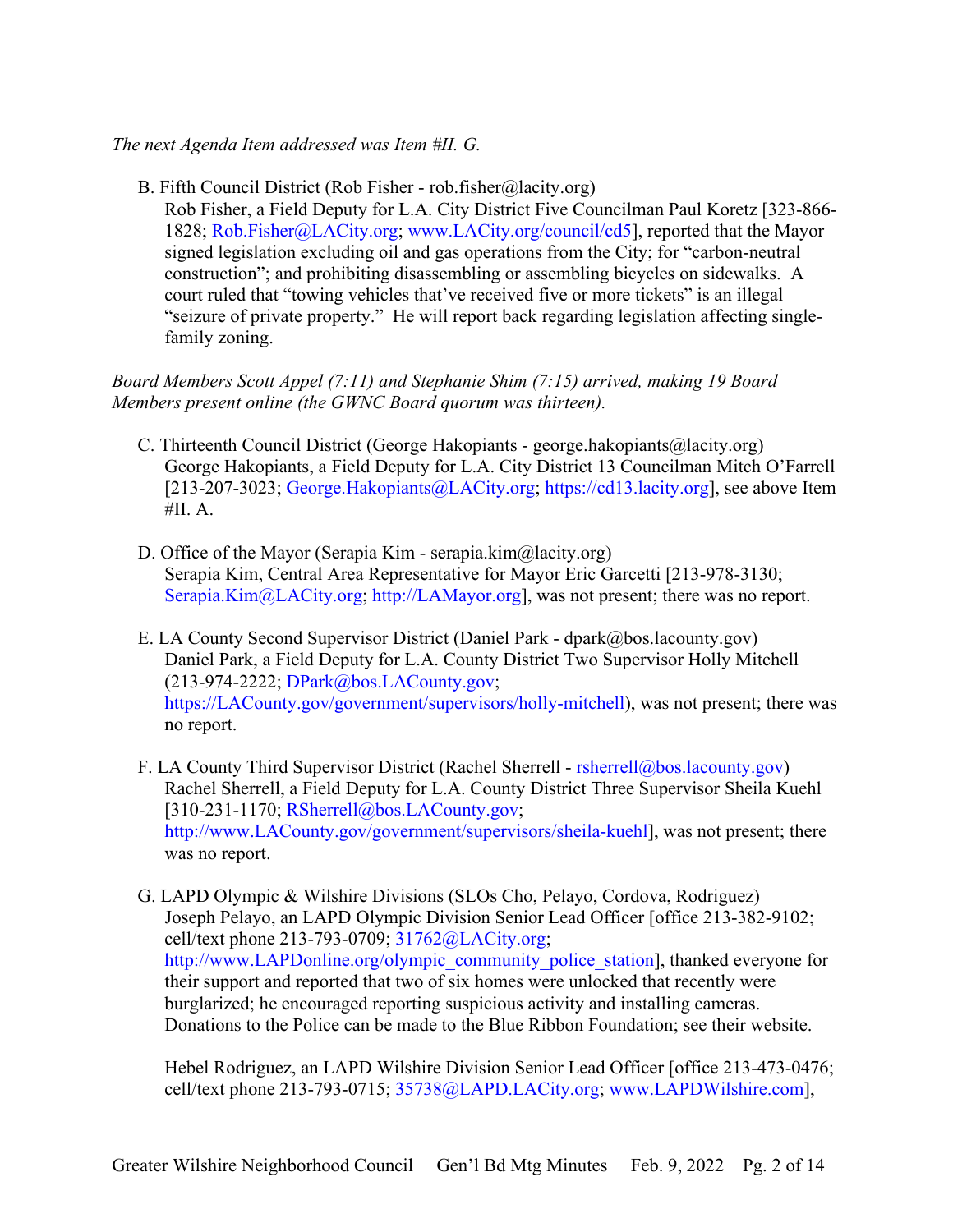reported crime statistics and that Detectives recently apprehended a pedestrian robbery suspect. If you have information about any area robberies, contact 213-922-8217, 877- 527-3247, or, to remain anonymous, CrimeStoppers at [https://www.lacrimestoppers.org.](https://www.lacrimestoppers.org/) "If you are going to tent your house" notify the Police so that they can provide "extra patrols." He encouraged to, if you believe you're being followed, make right turns to determine whether you are being followed; if so, do not stop; drive away, possibly to a Police Station.

*The next Agenda Item addressed was Item #II. B.*

- H. Department of Neighborhood Empowerment (John Darnell) John Darnell, a Neighborhood Council Advocate, L.A. Dept. of Neighborhood Empowerment (DONE) [213-978-1551; [John.Darnell@LACity.org;](mailto:John.Darnell@LACity.org) [www.EmpowerLA.org\]](http://www.empowerla.org/), reported that emails that were sent to \_[anything]\_@EmpowerLA.org between Thursday, January 20th and Friday, January 28th may not have been received; they may need to be re-sent. BONC [the L.A. Board of Neighborhood Commissioners; 213-978-1551; [Commissioners@EmpowerLA.org;](mailto:Commissioners@EmpowerLA.org) [www.EmpowerLA.org\]](http://www.empowerla.org/) is expected to vote March  $21<sup>st</sup>$  on the Digital Communications Policy.
- I. Other Government Representatives
	- Ned Racine, Metro Senior Construction Relations Officer [cell 213-479-7884, [RacineN@metro.net;](mailto:RacineN@metro.net) 24-hour information 213-922-6934; Bus Rapid Transit 24-hour hotline 213-922-2500+1; [PurpleLineExt@metro.net;](mailto:PurpleLineExt@metro.net) [www.facebook.com/PurpleLineExt;](http://www.facebook.com/PurpleLineExt) [www.Twitter.com/PurpleLineExt;](http://www.twitter.com/PurpleLineExt) [www.metro.net/PurpleLineExt\]](http://www.metro.net/PurpleLineExt), reported that, on February  $20<sup>th</sup>$ , Metro "will reduce the frequency of buses and trains" due to staff shortages. "April 22<sup>nd</sup>, Metro will begin restoring LaBrea-Wilshire"; there'll be 12 weekend closures; "final restoration will happen about a year later" and include new streetlights and other improvements. He will report again when more information is available.

*The next Agenda Item addressed was Item #II. H.*

#### **III. GWNC LIAISON REPORTS**

- A. LADWP (Jack Humphreville) Mr. Humphreville was not present; no report was made.
- B. Budget Representatives (Jack Humphreville / Julie Stromberg) Mr. Humphreville was not present [\[LABudgetAdvocates@gmail.com;](mailto:LABudgetAdvocates@gmail.com) [www.BudgetAdvocates.org\]](http://www.budgetadvocates.org/); no report was made.
- C. LA Neighborhood Councils Coalition (LANCC) (Max Kirkham) Mr. Kirkham is trying to obtain LANCC [the Los Angeles Neighborhood Councils Coalition; [LANCC@EmpowerLA.org;](mailto:LANCC@EmpowerLA.org) [www.LANCC.org\]](http://www.lancc.org/) documents for the GWNC.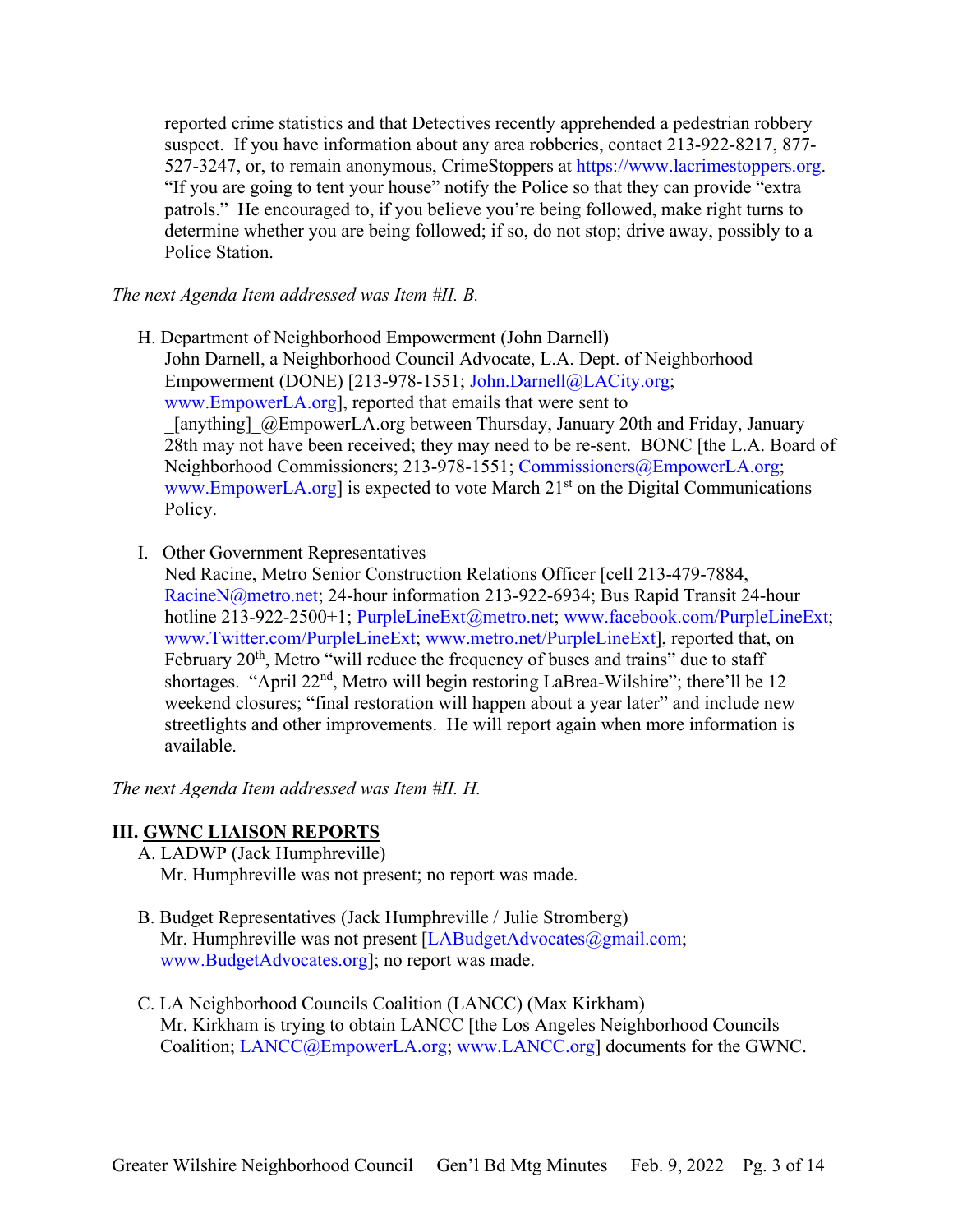D. Public Works Liaison Mr. Ashworth was not present; no report was made.

- E. Homelessness Liaison (Vacant) No report was made.
- F. Other Liaisons No other Liaison reports were made.

G. Alliances Mr. Kirkham reported on the GLBTQ Alliance [\(https://glbtqalliance.com\)](https://glbtqalliance.com/).

## **IV. GENERAL PUBLIC COMMENT ON NON-AGENDA ITEMS**

Mr. Kirkham reported that the annual Homeless Count will be on February  $24<sup>th</sup>$ ; 10 more volunteers were needed; see www.GreaterWilshire.org.

# **V. OFFICER REPORTS**

A. President's Report

Mr. Starr is trying to finalize the Webmaster position; a contract was submitted to the City Clerk. Ms. Chvatal asked Mr. Darnell if he could help.

B. Treasurer's Report (Discussion and Possible Action) Please refer to MER in the Supporting Documents folder [\(https://greaterwilshire.org/bddocs\)](https://greaterwilshire.org/bddocs).

1. Motion to Approve Monthly Expenditure Report (MER) for January 2022. Card Expenses 1/3 Public Storage \$160.00 + 1/11 Larchmont Chronicle December \$188 1/11 Larchmont Chronicle January \$188 1/14 Facebook \$30

1/26 Lloyd Staffing DL Minutes \$751.69

1/26 Lloyd Staffing JC Admin \$365.99

Ms. Carroll reviewed the above.

**FUNDING MOTION** (by Ms. Carroll, seconded by Ms. DeVore): The Greater Wilshire Neighborhood Council approves its Monthly Expenditure Report for January 2022.

**FUNDING MOTION PASSED** unanimously by a roll call vote of the 17 eligible voters present with all 17 in favor ("Yes" or "Aye") (Appel, Carpenter, Carroll, Chvatal, Curran, D'Atri, DeVore, Donahoe, Gilbert, Gresham,, Lee, Portillo, Roberts, Shim, Smith, Starr and Winther); zero opposed; zero abstained. Two were ineligible (Genewick and Hannon) to vote due to not having current Ethics Training and/or Funding Training and/or not having signed the Code of Conduct.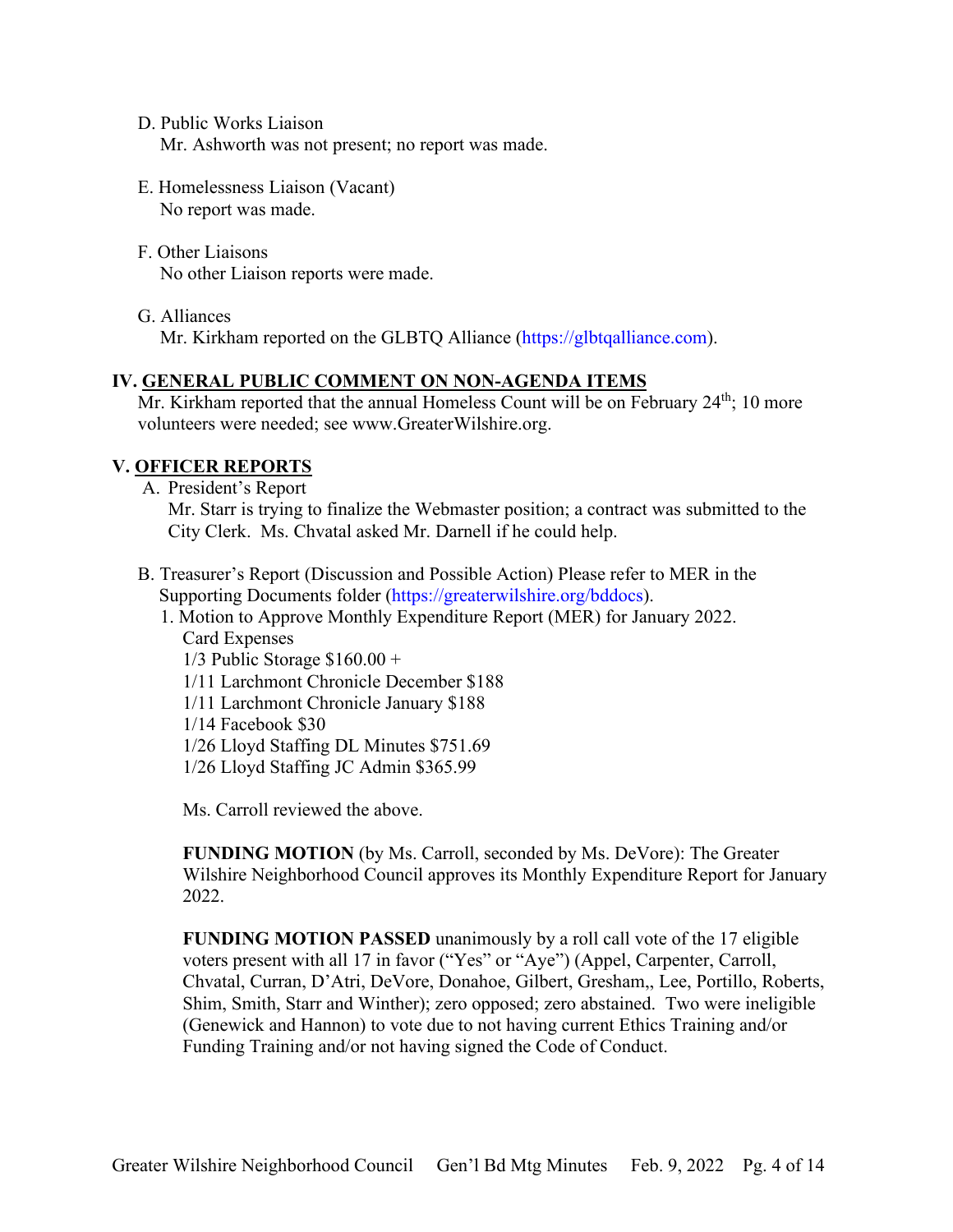2. Motion to Approve Individual Expenses Listed in the January 2022 MER.

Ms. Carroll reviewed the above.

**FUNDING MOTION** (by Ms. Carroll, seconded by Ms. DeVore): The Greater Wilshire Neighborhood Council approves the individual expenditures it made in January 2022.

**FUNDING MOTION PASSED** unanimously by a roll call vote of the 17 eligible voters present with all 17 in favor ("Yes" or "Aye") (Appel, Carpenter, Carroll, Chvatal, Curran, D'Atri, DeVore, Donahoe, Gilbert, Gresham,, Lee, Portillo, Roberts, Shim, Smith, Starr and Winther); zero opposed; zero abstained. Two were ineligible (Genewick and Hannon) to vote due to not having current Ethics Training and/or Funding Training and/or not having signed the Code of Conduct.

3. Review of past Board Expenses that Will Appear on the February 2022 MER Lloyd Staffing - TBD Village Mail Call \$400

Ms. Carroll reviewed the above.

- C. Vice-President's Report Mr. D'Atri indicated that there was no report.
- D. Secretary's Report Ms. DeVore indicated that there was no report.

## **VI. ADMINISTRATIVE ITEMS** (Discussion and Possible Action) A. Adoption of January 12, 2022 General Board Meeting Minutes

**MOTION** (by Ms. DeVore, seconded by Mr. D'Atri): The Greater Wilshire Neighborhood Council approves the Minutes of its January 12, 2022 General Meeting as written.

**MOTION PASSED** unanimously by consent with 18 in favor; zero opposed; zero abstained; one ineligible due to not having completed one or more of the required trainings and/or not having signed the Code of Conduct (Hannon).

- B. Board Member and Board Alternate Administration
	- 1. Board Director Vacancies: Area 8 Melrose (effective 01/18/2022, may appoint from 02/22/2022)

Mr. Starr noted the above. There were no nominations at this time.

2. Board Alternate Vacancies: Area 4 - Fremont Place, Area 6 - La Brea-Hancock, Area 7 - Larchmont Village, Area 8 - Melrose (may appoint from 02/19/2022), Area 9 -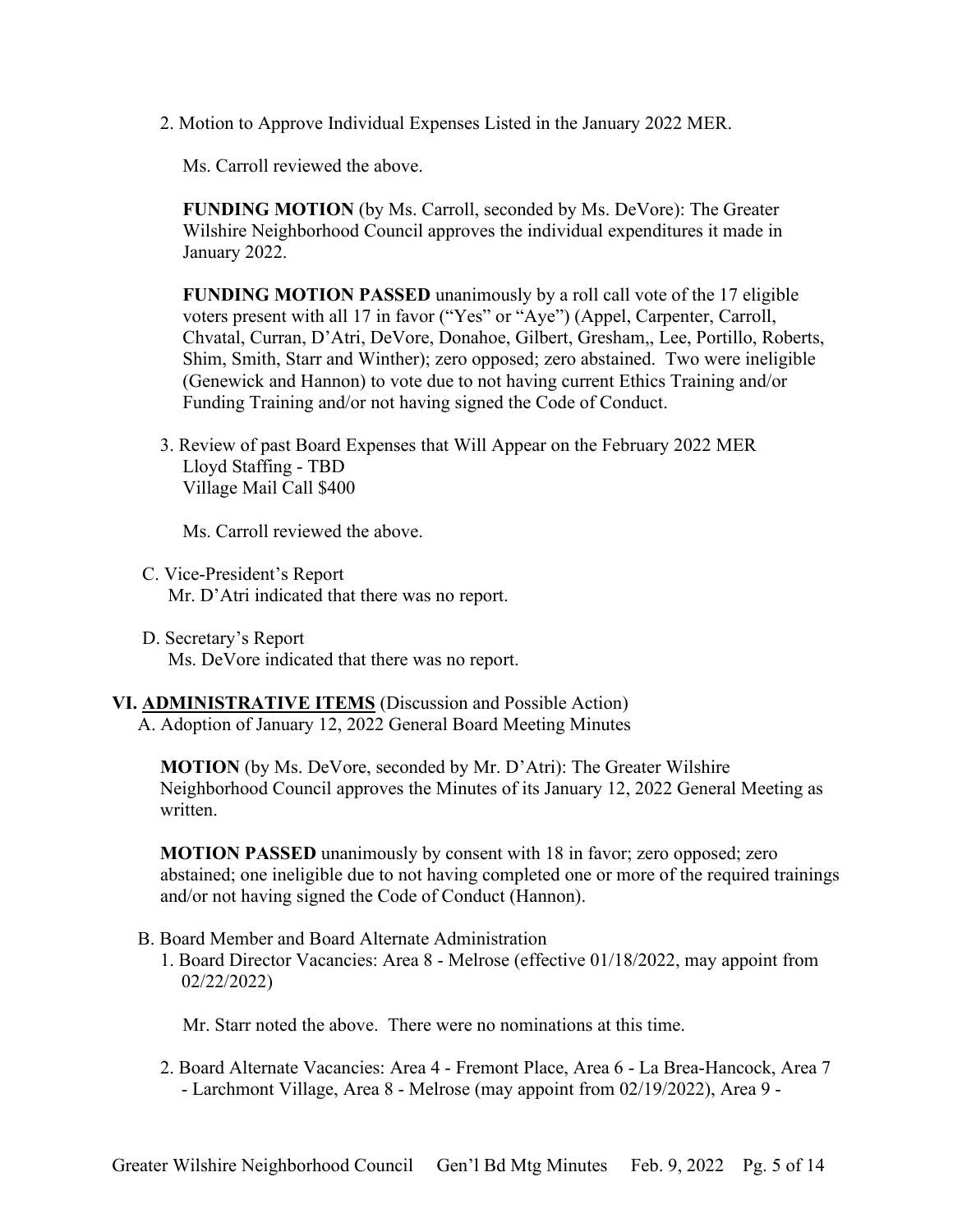Oakwood/Maplewood/St. Andrews, Area 11 - Sycamore Square, Area 12 - Western-Wilton. Qualified Stakeholders interested in serving as a replacement Director or Alternate are invited to contact secretary@greaterwilshire.org for more information.

Mr. Starr noted the above. There were no nominations at this time.

- 3. Board Training Requirements: All board directors and alternates must complete ethics and funding training in order to vote on funding motions before the board. The training courses and instructions can be found at [http://empowerla.org/boardmembers.](http://empowerla.org/boardmembers)
	- a) The following people have not yet completed the REQUIRED anti-bias (ABLE) training: Varghese, Portillo, Genewick, Curran, Davar, Tamayo, Cantor

Ms. DeVore encouraged completing the Training.

- b) The following Board Members and Alternates are shown on <https://empowerla.org/gwnc> as NOT having completed Ethics and/or Funding and are NOT eligible to vote on financial matters:
	- Mike Genewick (Funding)
	- Zubin Davar (Ethics, Funding)
	- John Gresham (Ethics)
	- Julie Stromberg (Funding)
	- April Hannon (Funding, Ethics)
	- Vincent Cox (Ethics)

Ms. DeVore noted the above.

c) Check EmpowerLA.org/GWNC for your training expirations.

Ms. DeVore noted the above.

4. Liaison and Alliance Appointments - see [https://empowerla.org/liaison.](https://empowerla.org/liaison)

Mr. Starr noted the above.

#### **VII. AD HOC COMMITTEES** (Discussion and Possible Action)

A. NPG Committee (Julie Stromberg)

1. Report of the Chair

Ms. Stromberg reported that the Committee met January 23<sup>rd</sup> and reviewed the below four applications.

- 2. Review of applicants, invitation for applicants to present
	- a) Wilshire Crest
	- b) Wilshire Library
	- c) Anderson Munger YMCA
	- d) LAUNCH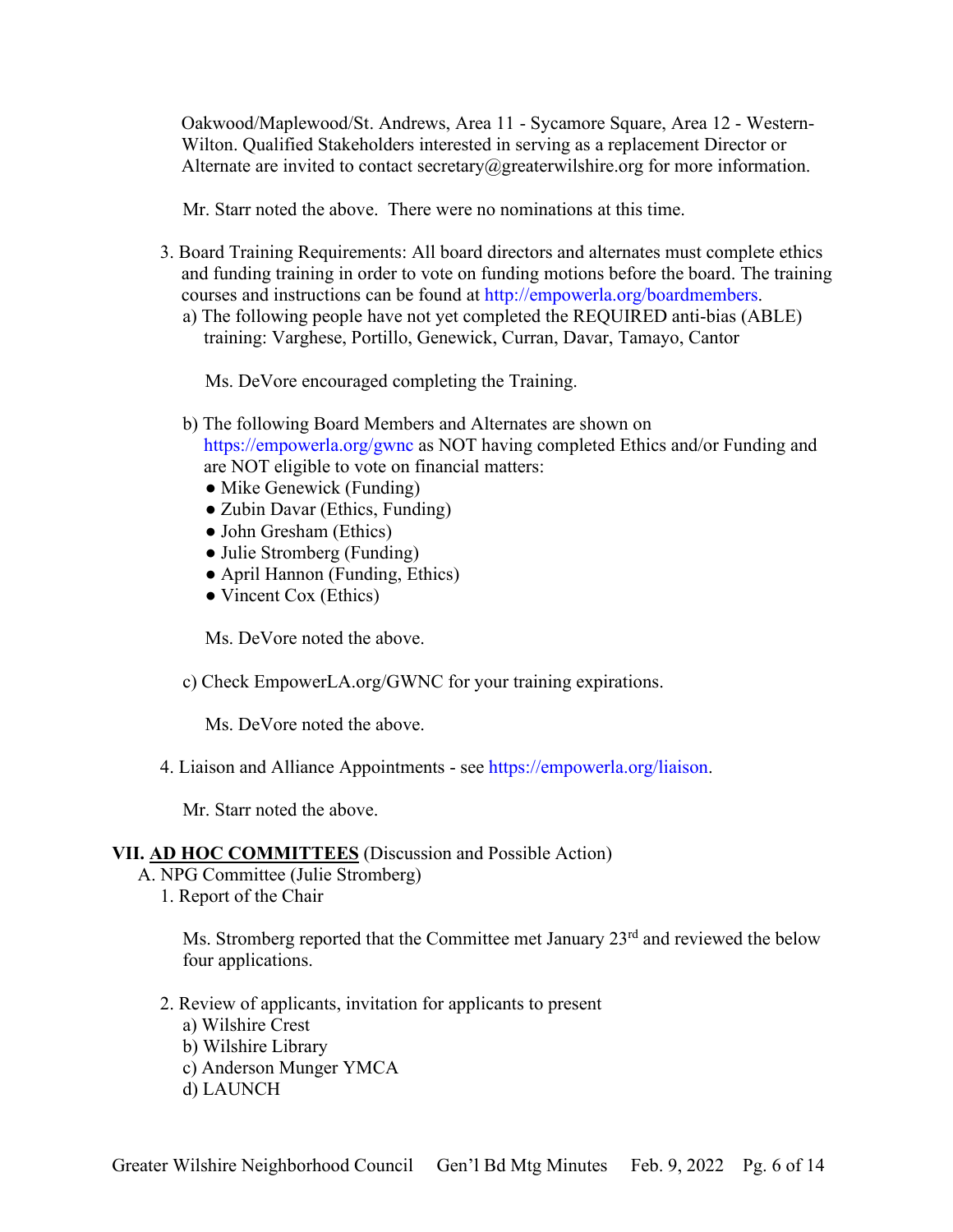Rae Jin, of the YMCA, presented.

3. Committee Report/ Recommendation: If NPG award is increased to \$3500, the NPG committee recommends making the following allocations of the GWNC NPG funds: Wilshire Crest – \$1350  $FOWL - $1100$ YMCA – \$525 LAUNCH LA – \$525 If NPG award is limited to \$3000, the NPG committee recommends making the following allocations: Wilshire Crest – \$1350 FOWL – \$1100  $YMCA - $550$ 

Ms. Stromberg explained the above.

4. Possible Motion: The GWNC will [see the below Motion].

**FUNDING MOTION** (by Mr. Gresham, seconded by Mr. Smith): The Greater Wilshire Neighborhood Council will reallocate \$500 from Office/Operational to NPG awards, bringing the total available NPG budget to \$3,500.

**FUNDING MOTION PASSED** unanimously by a roll call vote of the 17 eligible voters present with all 17 in favor ("Yes" or "Aye") (Appel, Carpenter, Carroll, Chvatal, Curran, D'Atri, DeVore, Donahoe, Gilbert, Gresham,, Lee, Portillo, Roberts, Shim, Smith, Starr and Winther); zero opposed; zero abstained. Two were ineligible (Genewick and Hannon) to vote due to not having current Ethics Training and/or Funding Training and/or not having signed the Code of Conduct.

*Ms. Carroll and Mr. Winther recused from voting (self-declared as/was declared ineligible to participate in or vote on a Motion(s) in this Item due to a possible or known conflict of interest [they are Anderson Munger YMCA Board Members]) and were muted and put on hold at this time, making as many as 17 Board Members (or their Alternate(s)) present online and eligible to vote (the GWNC Board quorum was thirteen). Recusing is not the same as abstaining from voting, which is declining to vote "yes" or "no."*

5. Possible Motions to award Neighborhood Purposes Grants.

Mr. Starr requested to label this Motion "VII. A. 5. a."

Liz Fuller, President of the Wilshire Crest Elementary School PTA, noted that the funding would be for the PTA, not the School.

**FUNDING MOTION** (by Ms. Roberts, seconded by Mr. Smith): The Greater Wilshire Neighborhood Council allocates \$1,350 to the Wilshire Crest PTA.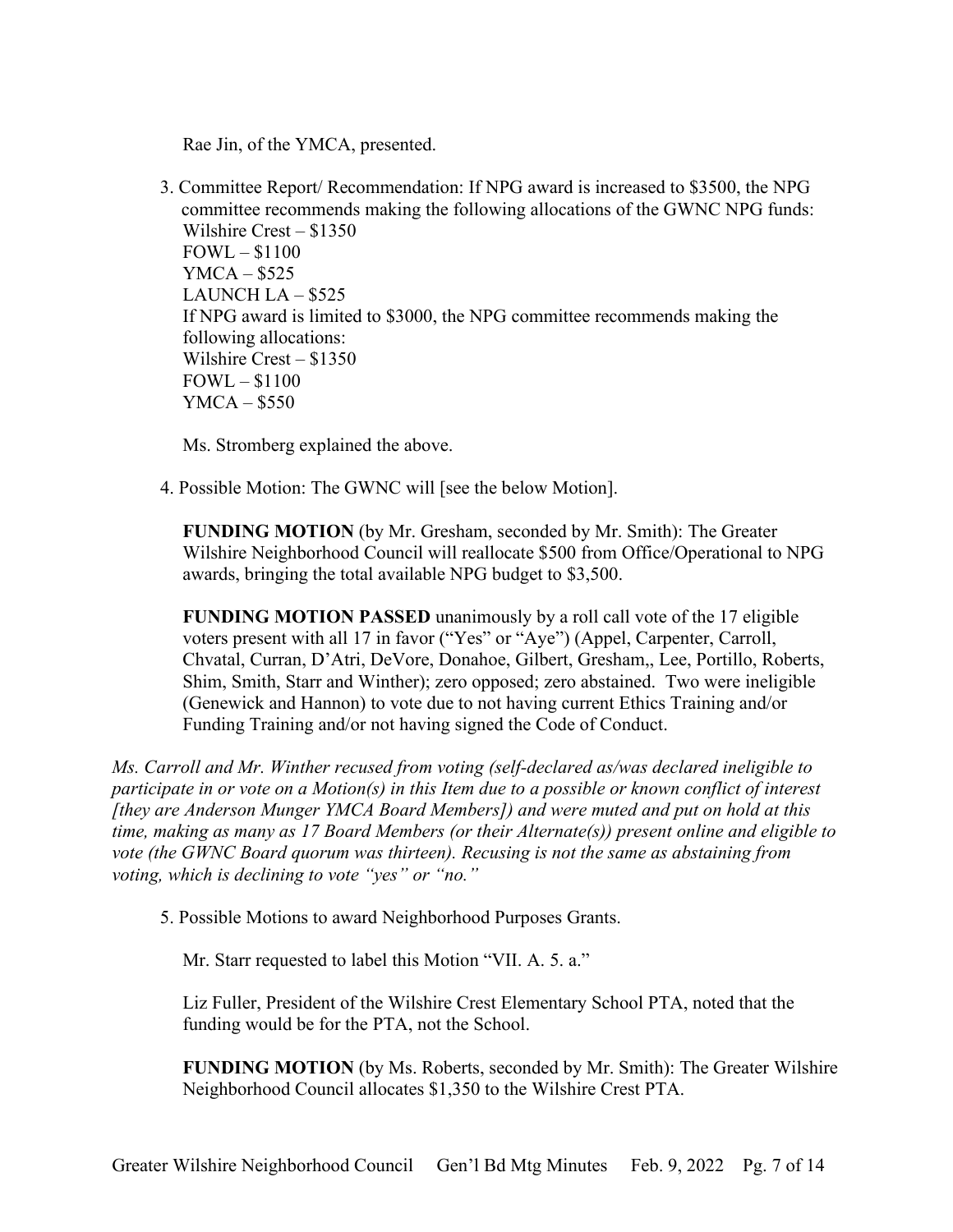**FUNDING MOTION PASSED** unanimously by a roll call vote of the 15 eligible voters present with 14 in favor ("Yes" or "Aye") (Appel, Carpenter, Chvatal, Curran, D'Atri, DeVore, Donahoe, Gilbert, Gresham,, Lee, Portillo, Roberts, Shim and Smith); zero opposed; one abstained (the GWNC counts abstentions as neither "yes" votes or "no" votes) (Starr). Two recused (Carroll and Winther) Two were ineligible (Genewick and Hannon) to vote due to not having current Ethics Training and/or Funding Training and/or not having signed the Code of Conduct.

Mr. Starr requested to label this Motion "VII. A. 5. b."

**FUNDING MOTION** (by Ms. Roberts, seconded by Mr. Smith): The Greater Wilshire Neighborhood Council allocates \$525 to Anderson Munger YMCA

**FUNDING MOTION PASSED** unanimously by a roll call vote of the 15 eligible voters present with 14 in favor ("Yes" or "Aye") (Appel, Carpenter, Chvatal, Curran, D'Atri, DeVore, Donahoe, Gilbert, Gresham, Lee, Portillo, Roberts, Shim, Smith); zero opposed; one abstained (the GWNC counts abstentions as neither "yes" votes or "no" votes) (Starr). Two recused (Carroll and Winther.) Two were ineligible (Genewick and Hannon) to vote due to not having current Ethics Training and/or Funding Training and/or not having signed the Code of Conduct.

*Ms. Carroll's and Mr. Winther's recusals ended and they were unmuted and allowed back in to the meeting at this time, making 19 Board Members present online and eligible to vote (the GWNC Board quorum was thirteen).*

Mr. Starr requested to label this Motion "VII. A. 5. c."

**FUNDING MOTION** (by Ms. Roberts, seconded by Mr. Smith): The Greater Wilshire Neighborhood Council allocates an NPG award in the amount of \$1,100 for Friends of Wilshire Library (FOWL).

**FUNDING MOTION PASSED** unanimously by a roll call vote of the 17 eligible voters present with 16 in favor ("Yes" or "Aye") (Appel, Carpenter, Carroll, Chvatal, Curran, D'Atri, DeVore, Donahoe, Gilbert, Gresham, Lee, Portillo, Roberts, Shim, Smith, Winther); zero opposed; one abstained (the GWNC counts abstentions as neither "yes" votes or "no" votes) (Starr). Two were ineligible (Genewick and Hannon) to vote due to not having current Ethics Training and/or Funding Training and/or not having signed the Code of Conduct.

Mr. Starr requested to label this Motion "VII. A. 5. d."

**FUNDING MOTION** (by Ms. Roberts, seconded by Mr. Smith): The Greater Wilshire Neighborhood Council allocates \$525 to LAUNCH LA.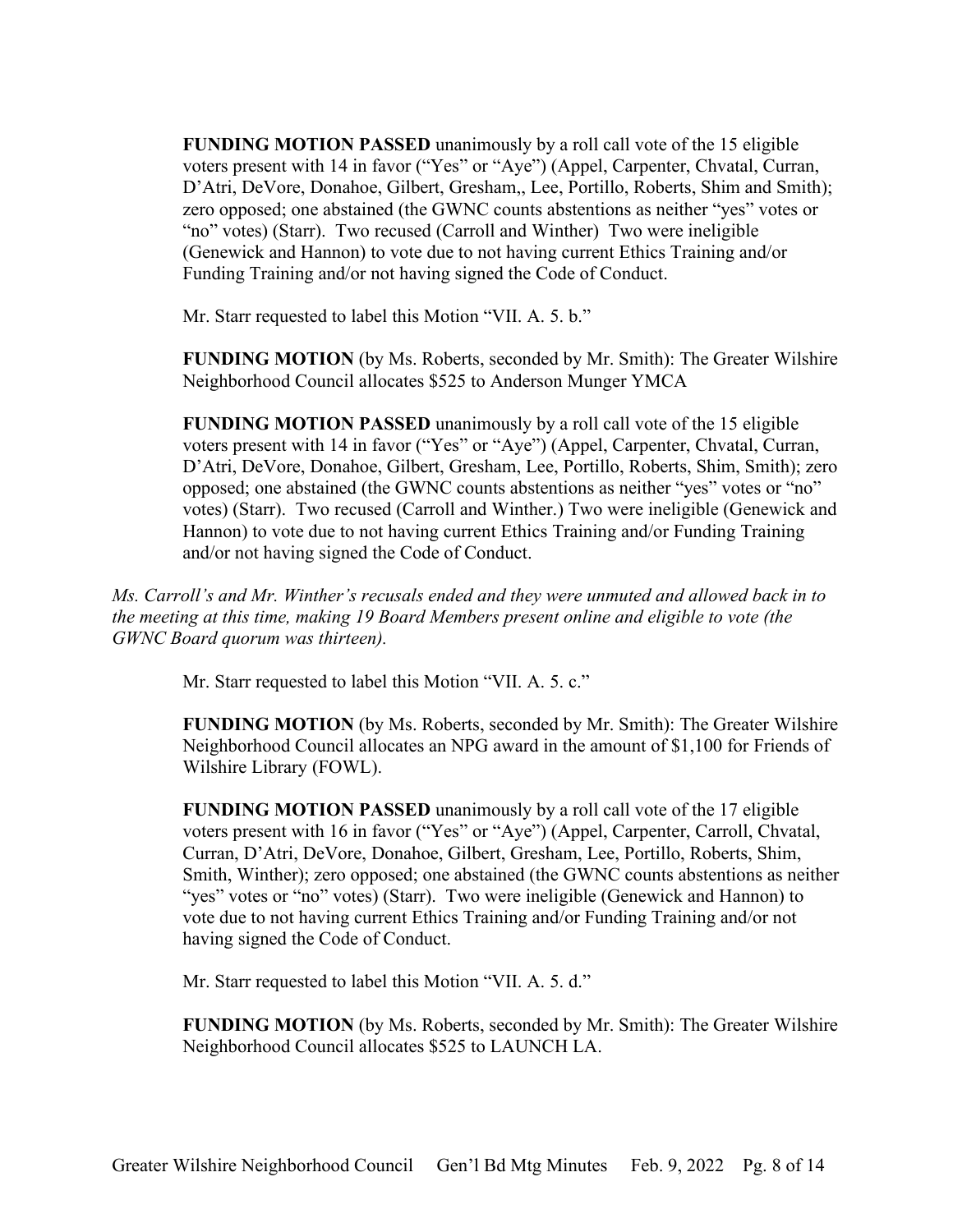**DISCUSSION**: James Panozzo, Founder and Executive Director of LAUNCH LA (LaunchLA.org), described the organization and their work.

**FUNDING MOTION PASSED** unanimously by a roll call vote of the 17 eligible voters present with 16 in favor ("Yes" or "Aye") (Appel, Carpenter, Carroll, Chvatal, Curran, D'Atri, DeVore, Donahoe, Gilbert, Gresham,, Lee, Portillo, Roberts, Shim, Smith and Winther); zero opposed; one abstained (the GWNC counts abstentions as neither "yes" votes or "no" votes) (Starr). Two were ineligible (Genewick and Hannon) to vote due to not having current Ethics Training and/or Funding Training and/or not having signed the Code of Conduct.

Ms. Stromberg thanked NPG Committee Members for their hard work. Mr. Starr declared the ad hoc NPG Committee dissolved.

- B. Governance Committee (Charles D'Atri)
	- 1. Report of the Chair
		- a) Committee Recommendations per its mandate: "The job of the Committee will be to review GWNC Bylaws, Board Rules, Committee protocols, and bring recommendations to the Board of any changes and recommend whether to seek the assistance of a parliamentarian for the task of any revisions; the work will be completed by the December 2021 Board Meeting." [Note: by Board action, the completion date was extended to the February 2022 General Board Meeting.]

Mr. D'Atri reported on the Committee's work and thanked Mr. Starr for his extensive administrative support. He also thanked Mr. Starr and Committee Member Jane Usher for helping to create the final recommendations document. He encouraged Board Members to read the document before questioning Committee Members, as the Committee did a "tremendous" amount of work on it.

2. Possible Motions to make changes to GWNC Bylaws, Board Rules, Committee Protocols as above.

**MOTION to POSTPONE** (by Mr. D'Atri, seconded by Mr. Smith): The Greater Wilshire Neighborhood Council Postpones Item #VII. B. 2..

**MOTION to POSTPONE PASSED** with no objection.

3. Possible Motion to hire a Parliamentarian to review any board-approved proposed changes to Bylaws, Board Rules, Committee Protocols.

**MOTION to POSTPONE INDEFINITELY** (by Mr. D'Atri, seconded by Mr. Smith): The Greater Wilshire Neighborhood Council Postpones Item #VII. B. 2..

**MOTION to POSTPONE INDEFINITELY PASSED** with no objection.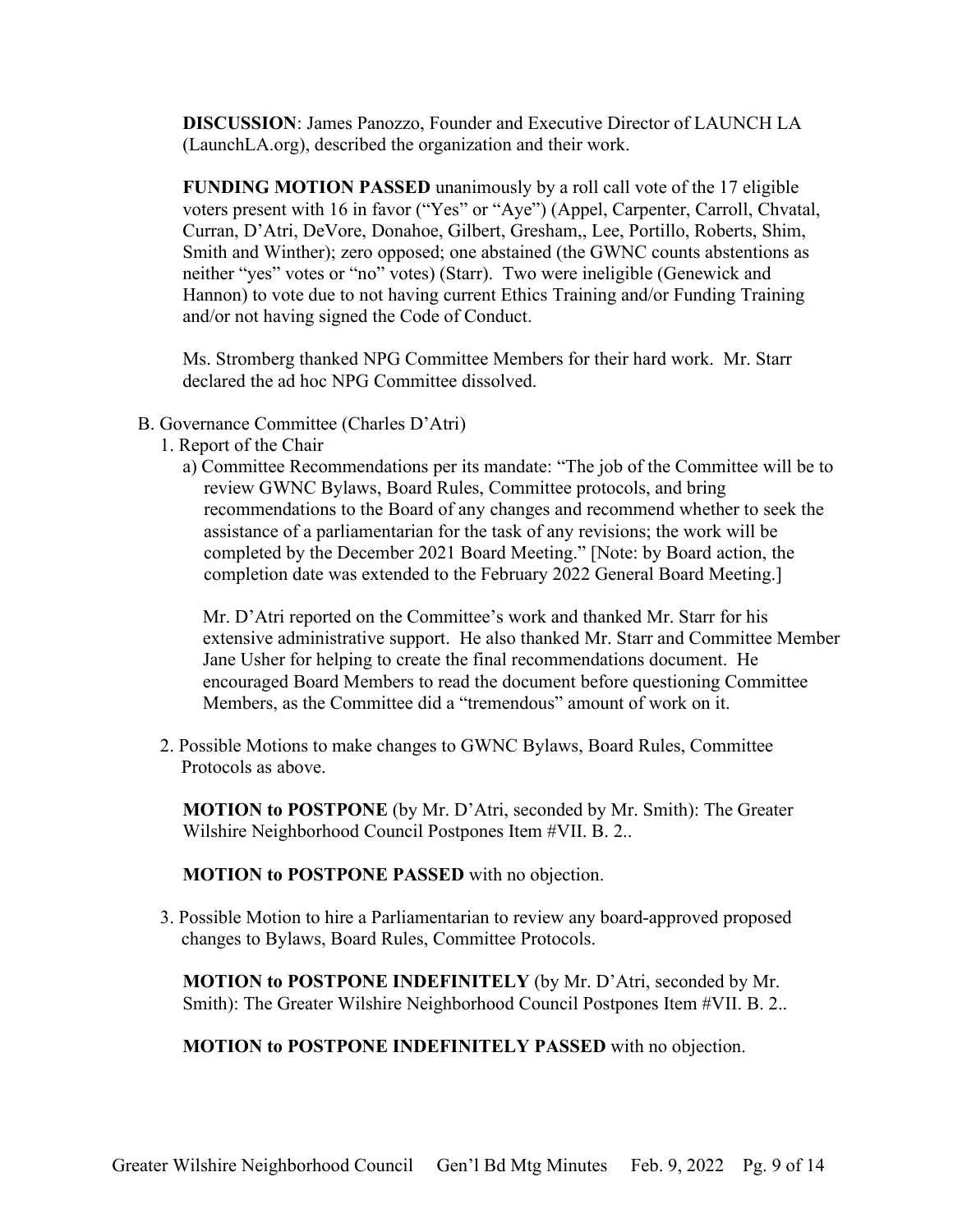4. Possible Motion to extend the term of the Ad Hoc Governance Committee (if required).

**MOTION** (by Mr. Gresham, seconded by Ms. Chvatal): The Greater Wilshire Neighborhood Council extends the Ad Hoc Governance Committee to March 15, 2022.

**MOTION PASSED** with no objection.

## **VIII. OUTREACH COMMITTEE** (Discussion and Possible Action) (Chair: Colette Amin)

A. Report on the Outreach Committee Meeting from January 18, 2022 [*This Agenda Item was addressed after Item #XII*.] Ms. Amin reported that the Committee discussed organizing a Community food gleaning for needy community members. She will request funding for branded shopping bags for participants.

B. Upcoming Outreach Committee Meeting The next regular GWNC Outreach Committee Meeting will be on Tuesday, February 15, 2022 at 7:30 PM via Zoom ID #982 7679 1581.

Ms. Amin requested the Resilience Committee to forward information for outreach. She noted the above, correcting the time to 6:30, not 7:30. The Committee will discuss participating in CD4 and CD13 Town Halls. She encouraged contacting her with questions and ideas at [Outreach@GreaterWilshire.org.](mailto:Outreach@GreaterWilshire.org)

**IX. LAND USE COMMITTEE** (Discussion and Possible Action) (Chair-Elect: Brian Curran) A. Report on the January 25, 2022 Land Use Committee Meeting

Mr. Curran reported on the Committee's considerations of the below projects.

[*The following sub-section first paragraphs are copied from the Agenda.*]

## B. 544-550 S Wilton Place:

1. Possible Motion: [Approve/Oppose] Replace vacant lot with 44,212 sf, 7-story, 84' apartment building with 29 residential units, including 3 extremely low-income affordable units, 47 parking spaces (no guest parking), and 2,944 sf of open space. Case no. VTT-83698-CN-HCA. Zoning R3-2. Area 12: Western-Wilton. (Tier 3 TOC)

Mr. Curran noted that the Committee appreciated the project's design.

**MOTION** (by Mr. Curran, seconded by Ms. Roberts): The Greater Wilshire Neighborhood Council supports the replacement of a vacant lot with a seven-story apartment building with 29 residential units, including three extremely low-income affordable units, for the project located at 544-550 S. Wilton Pl. as presented on January 25, 2022.

**AMENDMENT to the MOTION** (by Mr. Gresham, seconded by Ms. Roberts): The Greater Wilshire Neighborhood Council inserts "this is a Tier 3 TOC project" between "seven-story" and "apartment building."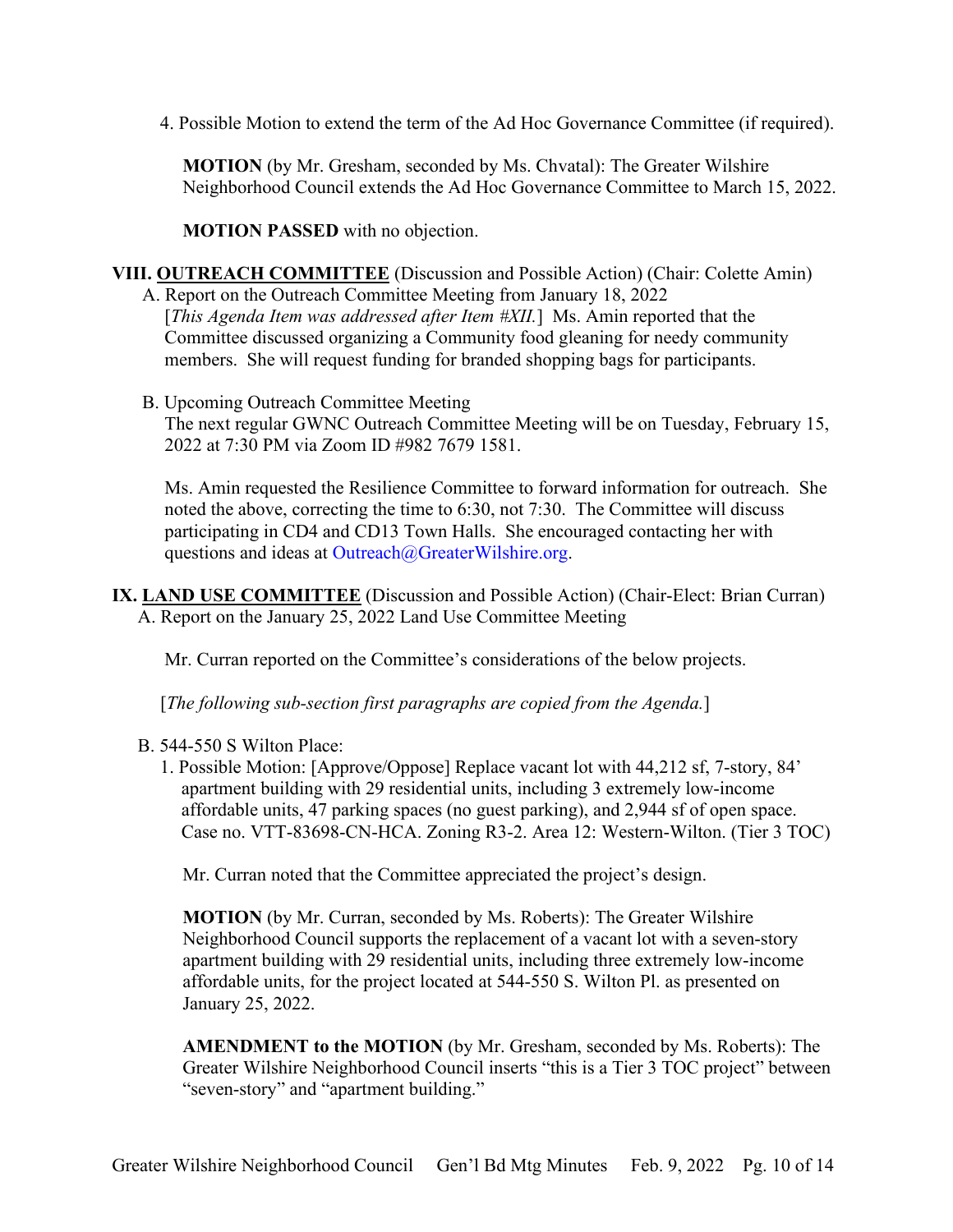## **AMENDMENT to the MOTION PASSED** with no objection.

**DISCUSSION**: Ms. Roberts noted that the developer wasn't obligated but volunteered to present to the Committee. Mr. Gresham noted that it is a "by right" project with City requirements and entitlements over which the GWNC has no control.

*Board Member Mike Genewick had left by this time (9:11), making 18 Board Members present online (the GWNC Board quorum was thirteen).*

**AMENDED MOTION PASSED** by a roll call vote of the 17 eligible voters present with 15 in favor ("Yes" or "Aye") (Appel, Carpenter, Carroll, Chvatal, Curran, D'Atri, DeVore, Donahoe, Gilbert, Gresham,, Lee, Roberts, Shim, Smith and Winther); one opposed ("No" or "Nay") (Portillo); one abstained (the GWNC counts abstentions as neither "yes" votes or "no" votes) (Starr). One was ineligible to vote due to not having current Ethics Training and/or Funding Training and/or not having signed the Code of Conduct (Hannon).

## C. 532 N Wilton Pl:

1. Possible Motion: [Approve/Oppose] Replace single-family dwelling and detached garage with new 3-story duplex at the rear, and 3-story single-family dwelling + accessory dwelling unit at the front. Demolition Pre-Inspection Application No. 21019- 10000-05159/Job No. B21LA23219. Case no: none. Zoning R3-1. Area 9: Oakwood/Maplewood/St. Andrews. [App no. 21010-30000-06111/Job no. B21WL05159 for new 3-story duplex (rear). App no. 21010-30000-06110/Job no. B21WL05159 for new 3-story single-family dwelling + accessory dwelling unit (front).]

No Motion was made or vote taken.

- D. 5750-5756 W. Melrose Ave. and 657 Lucerne Blvd.:
	- 1. Possible Motion: [Approve/Oppose] Conditional Use Permit for alcohol to allow the sale and dispensing of a full line of alcoholic beverages in an existing restaurant during the hours of 7 a.m.  $-11$  p.m. Case # ZA-2021-9307-CUB (Previous or pending case #'s ZA-2009-2024-CUB, ZA-1988-1051-E, ENV-2009-2025-CE, ZA-2019-2253- ZAA-WDI, ENV-2019-2254-CE, Ord. 74207). Zoning C1-1VL. Larchmont – Area 7.

Mr. Curran noted that this is across from Osteria Mamma Restaurant.

**MOTION** (by Mr. Curran, seconded by Mr. D'Atri): The Greater Wilshire Neighborhood Council opposes the Conditional Use Permit for alcohol to allow the sale and dispensing of a full line of alcoholic beverages in an existing restaurant during the hours of 7 a.m. – 11 pm for the property located at 5750-5756 W. Melrose Ave. and 657 Lucerne Blvd. because the developer was requested, but declined, to appear before the Committee.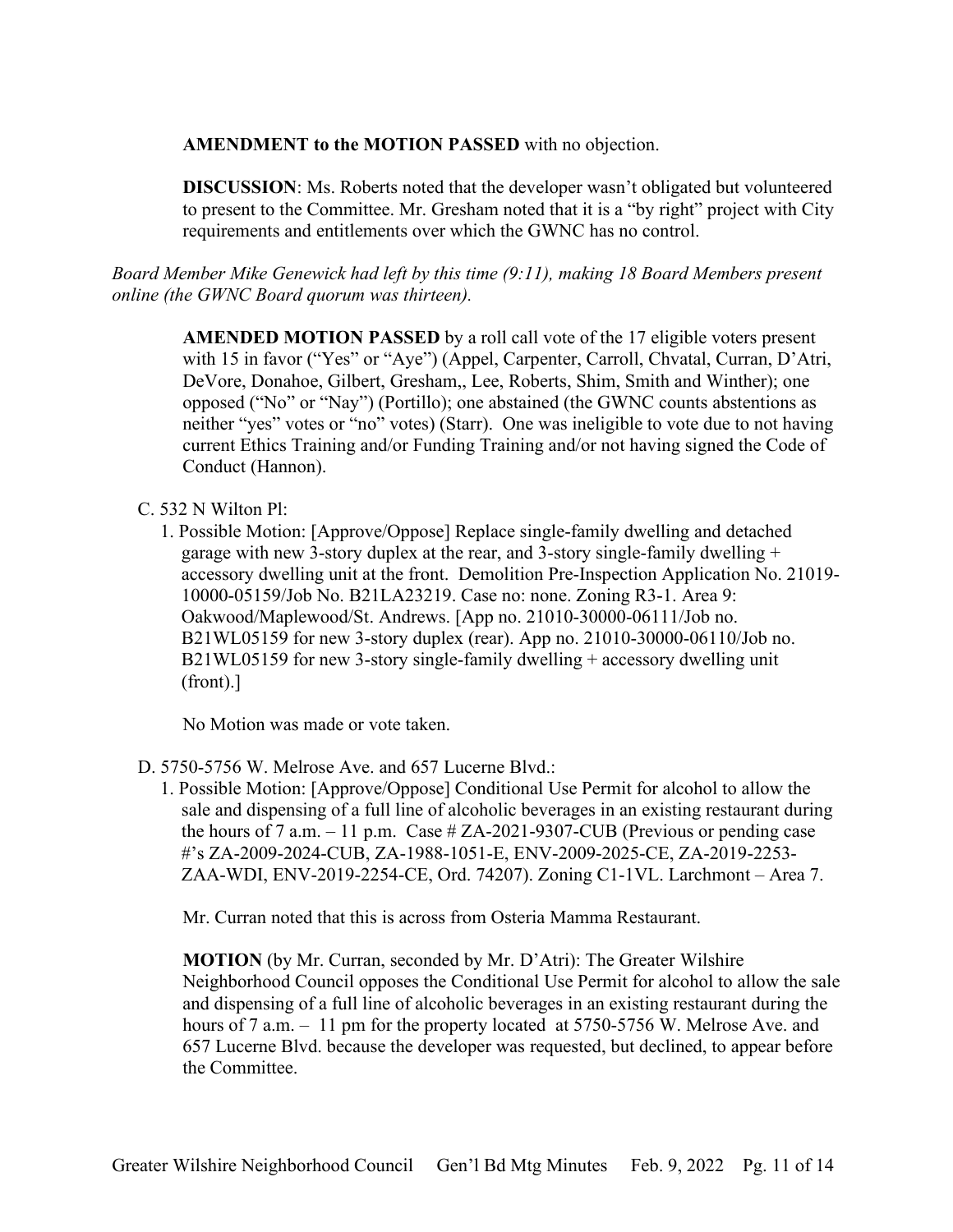**MOTION PASSED** unanimously by a roll call vote of the 17 eligible voters present with all 17 in favor ("Yes" or "Aye") (Appel, Carpenter, Carroll, Chvatal, Curran, D'Atri, DeVore, Donahoe, Gilbert, Gresham,, Lee, Portillo, Roberts, Shim, Smith, Starr and Winther); zero opposed; zero abstained. One was ineligible to vote due to not having current Ethics Training and/or Funding Training and/or not having signed the Code of Conduct (Hannon).

E. 5784 W Melrose Ave (5788, 5788 ½, 5786 Melrose Ave):

1. Possible Motion: [Approve/Oppose] Conditional Use Permit for alcohol to allow the sale and dispensing of beer and wine for on-site consumption with ancillary off-site privileges with to-go food orders, in conjunction with a 1,450-sf restaurant, Ramen Melrose (opened 2019). The restaurant has 28 seats with proposed hours of alcohol sales from 11 a.m. – 2 a.m. daily. Case no. ZA-2021-9831-CUB. Zoning C2-1. Area 5: Hancock Park.

Mr. Curran noted that this is next to Mario's Peruvian Restaurant. Mr. D'Atri noted that the project is in both Larchmont Village and Hancock Park. No Motion was made or vote taken. A project representative told GWNC Administrator Julia Christiansen that he would reach out to the Committee in either February or March to present.

*Board Member Stephanie Lee had left by this time (9:18), making 17 Board Members present online (the GWNC Board quorum was thirteen).*

C. Next GWNC Land Use Committee Meeting will be held Tuesday, February 22, 2022, 6:30 p.m. via Zoom ID #915 2786 9326 [*This was the second Item #IX. C. on the Agenda.*]

Mr. Curran noted the above.

- **X. RESILIENCE COMMITTEE** (Discussion and Possible Action) (Chair: Gary Gilbert) A. Report on the February 2022 Resilience Committee Meeting Mr. Gilbert reported that the Committee did not meet last month.
	- B. Upcoming Resilience Committee Meeting. The next GWNC Resilience Committee Regular Meeting will be held at 7:00 p.m. on March 2, 2022, via Zoom ID #889 6098 2957.

Mr. Gilbert noted that March  $2<sup>nd</sup>$  is, as the Committee always meets, on a Wednesday.

#### **XI. ENVIRONMENTAL & SUSTAINABILITY COMMITTEE** (Discussion and possible action) (Chair: Cathy Roberts)

A. Report on the February 2022 Sustainability Committee Meeting. Ms. Roberts reported that the Committee discussed ways for people to live more sustainability.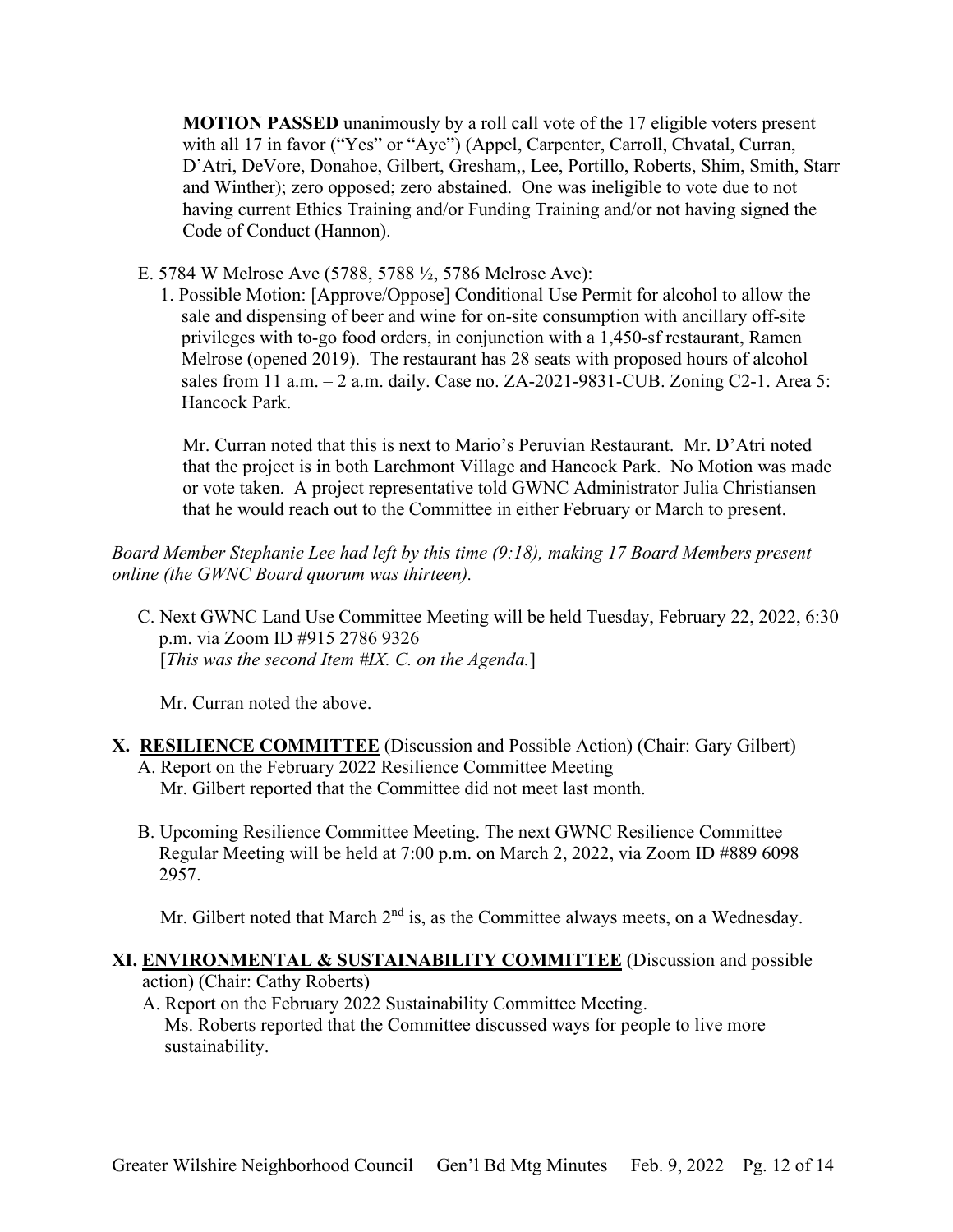B. Upcoming Sustainability Committee Meeting. Next GWNC Environmental & Sustainability Committee Meeting will be held on Tuesday, April 5, 2022 via Zoom ID #928 2781 1179.

Ms. Roberts noted the above.

## **XII. TRANSPORTATION COMMITTEE** (Discussion and possible action) (Chair: Cindy Chvatal)

A. Committee Report

Ms. Chvatal reported that they "had a robust meeting." Members reported on their Areas' concerns. She reported that, on  $6<sup>th</sup>$  St. between LaBrea and/Highland, speed tables will be installed by DOT by the end of the year. DOT is considering installing "rest on red" signaling at  $3<sup>rd</sup>$  and Rimpau. Several Highland "restrictions" will be implemented.

B. Upcoming Transportation Committee Meeting. The next GWNC Transportation Committee Regular Meeting will be on Monday, March 28, 2022 at 7 p.m. via Zoom ID #921 5993 5555.

Ms. Chvatal noted the above. Mr. Starr requested and Ms. Chvatal agreed to ask METRO to ensure that traffic induction loops are activated by bicycles.

*The next Agenda Item addressed was Item #VIII.*

## **XIII. NEW BUSINESS** (Discussion and Possible Action)

- A. Possible Motion to approve and submit the GWNC Inventory. Mr. Starr requested help with the inventory
- B. 2022 Annual Homeless Count (Max Kirkham, Deployment Site Coordinator) 1. Proposed Motion: The GWNC [see the below Motion].

**MOTION** (by Mr. D'Atri, seconded by Mr. Gresham): The Greater Wilshire Neighborhood Council confirms its continued participation as a deployment site coordinator and Co-Sponsor of the 2022 Annual Homeless Count, rescheduled for February 24, 2022 at Hope Lutheran Church, with Los Angeles Homeless Services Authority (LAHSA) being the Main Sponsor and also approves the COVID Safety Protocols as presented.

*Board Member Stephanie Lee had left by this time, making 17 Board Members present online (the GWNC Board quorum was thirteen).*

**MOTION PASSED** by a roll call vote of the 17 eligible voters present with 15 in favor ("Yes" or "Aye") (Appel, Carpenter, Carroll, Chvatal, Curran, D'Atri, DeVore, Donahoe, Gilbert, Gresham,, Portillo, Roberts, Shim, Smith and Winther); zero opposed; one abstained (the GWNC counts abstentions as neither "yes" votes or "no" votes) (Starr). One was ineligible to vote due to not having current Ethics Training and/or Funding Training and/or not having signed the Code of Conduct (Hannon).

Ms. Roberts and Mr. Gilbert volunteered to help.